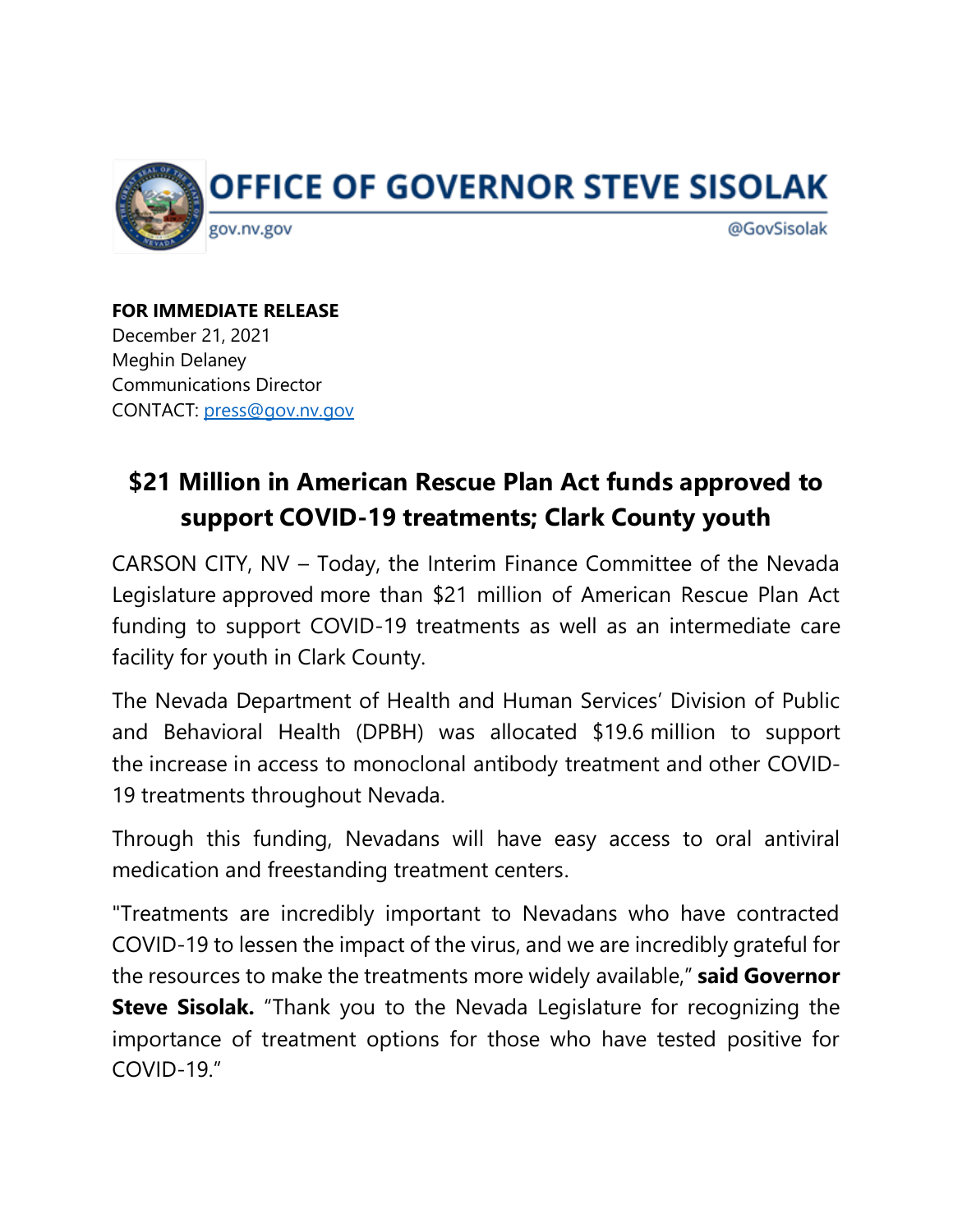Monoclonal antibody treatment can be given to COVID-positive patients to reduce hospitalization, emergency room visits and, ultimately, deaths. Monoclonal antibody treatments have been reported to cut the risk of hospitalization and death caused by COVID-19 by as much as 70%.

Currently, monoclonal antibody treatments are being provided across the state at about 48 facilities, including hospitals, medical centers and clinics and other health facilities.

While the cost of the treatment is free, the cost to administer the medication by a medical provider is high. This funding approval allows DPBH to ensure that equitable access to monoclonal antibody treatment is in place statewide for all Nevadans regardless of geography, demography or health insurance coverage.

Additionally, the Division of Child and Family Services (DCFS) was approved for more than \$1.9 million of American Rescue Plan Act funds to support Clark County and an intermediate care facility for youth.

"The impact of the COVID-19 pandemic on mental health and behavioral issues for children and youth has been widespread and there is an increasing number of children suffering from mental health conditions," **said Dr. Megan Freeman, State Children's Behavioral Health Authority.** "The greater the needs of the child, the more difficult it can be to find an appropriate placement and we know these funds will be put to good use to support children in Clark County needing a higher level of care."

This funding will be used to support six beds at the Oasis Psychiatric Residential Treatment Homes. The facility will provide a safe and appropriate treatment environment for those with intellectual and/or developmental delays, including autism, who have intensive behavioral needs and cannot be safely cared for in the community.

Through this approval, DCFS will lease the space to Clark County who will contract a provider to support youth in need of a higher level of care. County